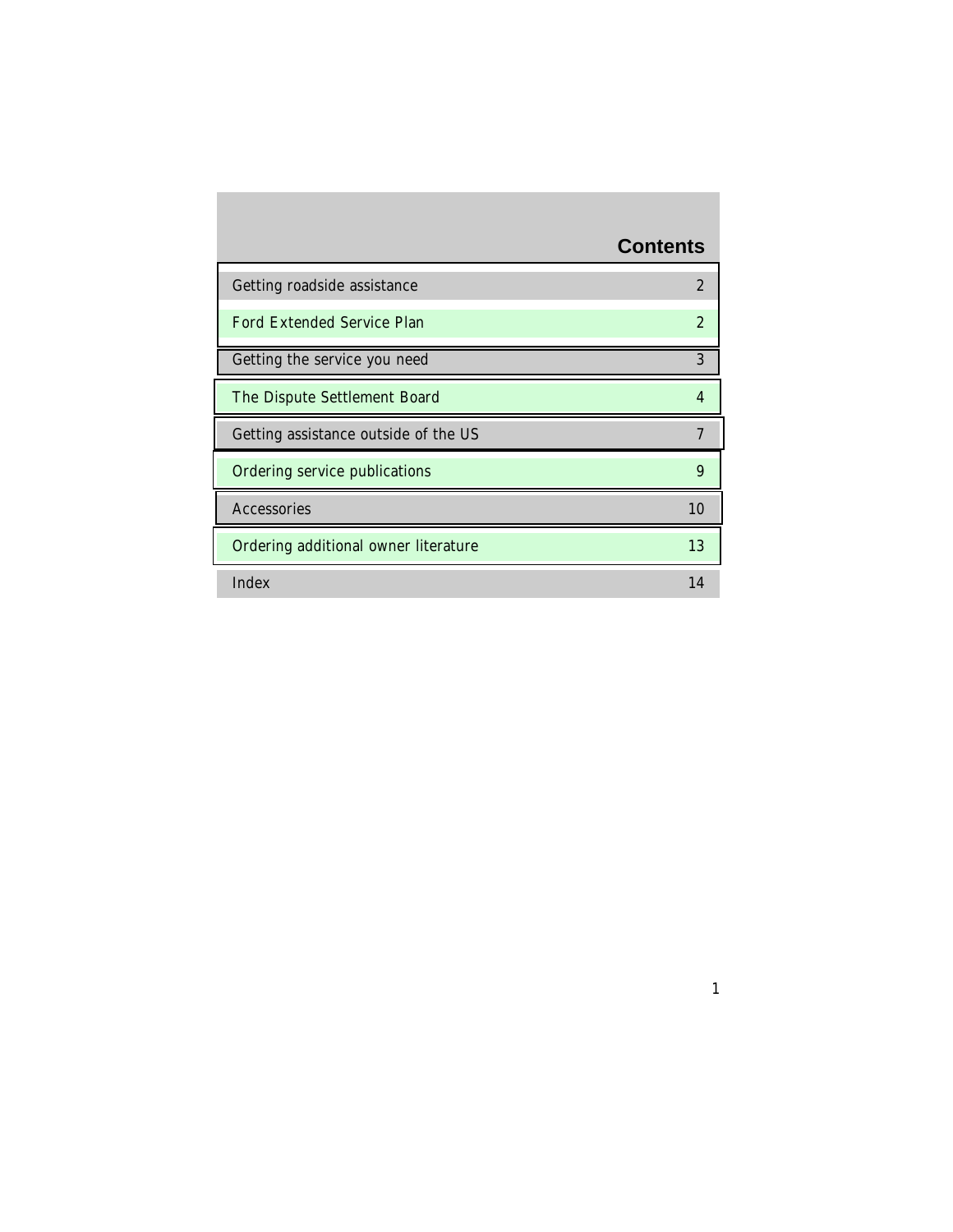### <span id="page-1-0"></span>**GETTING ROADSIDE ASSISTANCE**

To fully assist you should you have a vehicle concern, Ford Motor Company has a complimentary roadside assistance service hotline. The service is available:

- 24-hours, seven days a week
- through the warranty period of three years or 60,000 km (36,000 miles), whichever comes first

To purchase roadside assistance coverage beyond this period through the Ford Auto Club, contact your Ford or Lincoln-Mercury dealer.

Roadside assistance will:

- mount the spare if you have a flat tire
- jump-start the battery if it becomes discharged
- unlock the vehicle if you are locked out
- bring fuel if you run out
- tow the vehicle if you are stranded. Even non-warranty related tows, like accidents or getting stuck in the mud or snow, are covered (some exclusions apply, such as impound towing or repossession).

Daily rental units are not eligible for roadside assistance.

Additional roadside assistance coverage is unavailable in Puerto Rico and the Virgin Islands.

#### **Using roadside assistance**

Complete the roadside assistance identification card (found in the Owner Guide portfolio in the glove compartment) and place it in your wallet for quick reference.

To receive roadside assistance, call 1-800-241-FORD.

Should you need to arrange assistance for yourself, Ford Motor Company will reimburse a reasonable amount. To obtain information about reimbursement, call 1-800-241-FORD.

#### **FORD EXTENDED SERVICE PLAN**

You can get more protection for your new car or light truck by purchasing a Ford Extended Service Plan (Ford ESP). Ford ESP is the only extended service program with the Ford name on it and the only service backed by Ford Motor Company.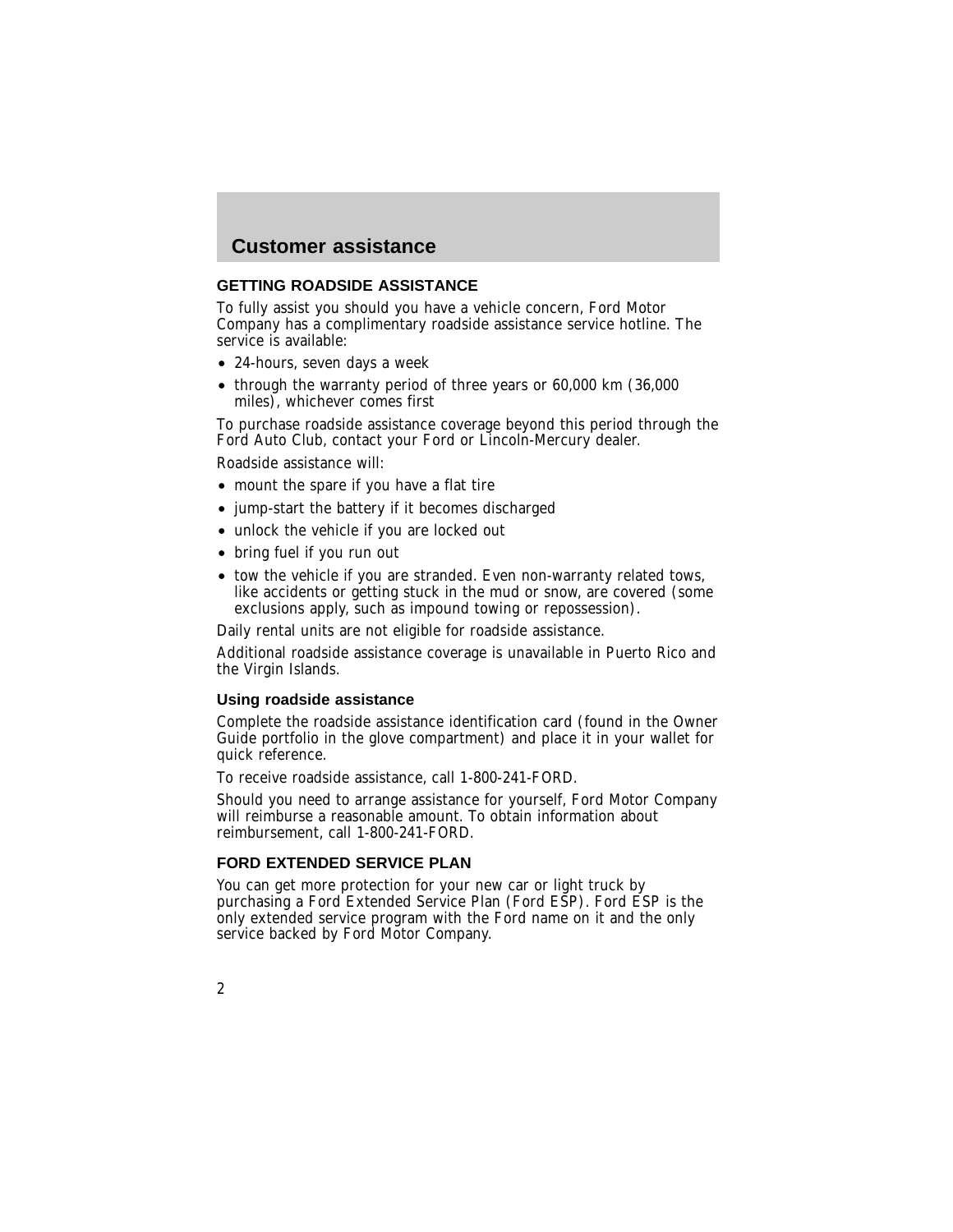3

<span id="page-2-0"></span>Ford ESP is an optional service contract, backed and administered by Ford. It provides:

- protection against repair costs after your Bumper to Bumper Warranty expires; and
- other benefits during the warranty period (such as: reimbursement for rentals; coverage for certain manintenance and wear items).

You may purchase Ford ESP from any participating Ford Motor Company dealer. There are several Ford ESP plans available in various time-and-mileage combinations. Each plan can be tailored to fit your own driving needs, including reimbursement benefits for towing and rental. (In Hawaii, rules vary. See you dealer for details.)

When you buy Ford ESP, you receive peace-of-mind protection throughout the United States and Canada, provided by a network of more the 5,100 participating Ford Motor Company dealers.

Repairs performed outside the United States and Canada are not eligible for ESP coverage.

This information is subject to change. Ask your dealer for complete details about Ford ESP coverage.

### **GETTING THE SERVICE YOU NEED**

### **At home**

Ford Motor Company has authorized Ford and Lincoln-Mercury dealerships to service your vehicle. Ford strongly recommends taking your vehicle to the selling dealership because they have a vested interest in your continued satisfaction. You may, however, take your vehicle to any authorized Ford or Lincoln-Mercury dealer.

Your dealer has factory-trained technicians and the latest diagnostic equipment to ensure your new vehicle is serviced properly. Ford and Lincoln-Mercury dealerships also carry genuine Ford parts and accessories, providing you with original equipment reliability.

If you are not satisfied with the service you receive at the dealership, speak with the service manager. If you are still not satisfied, speak with the owner or general manager of the dealership. In most cases, your concern will be resolved at this level.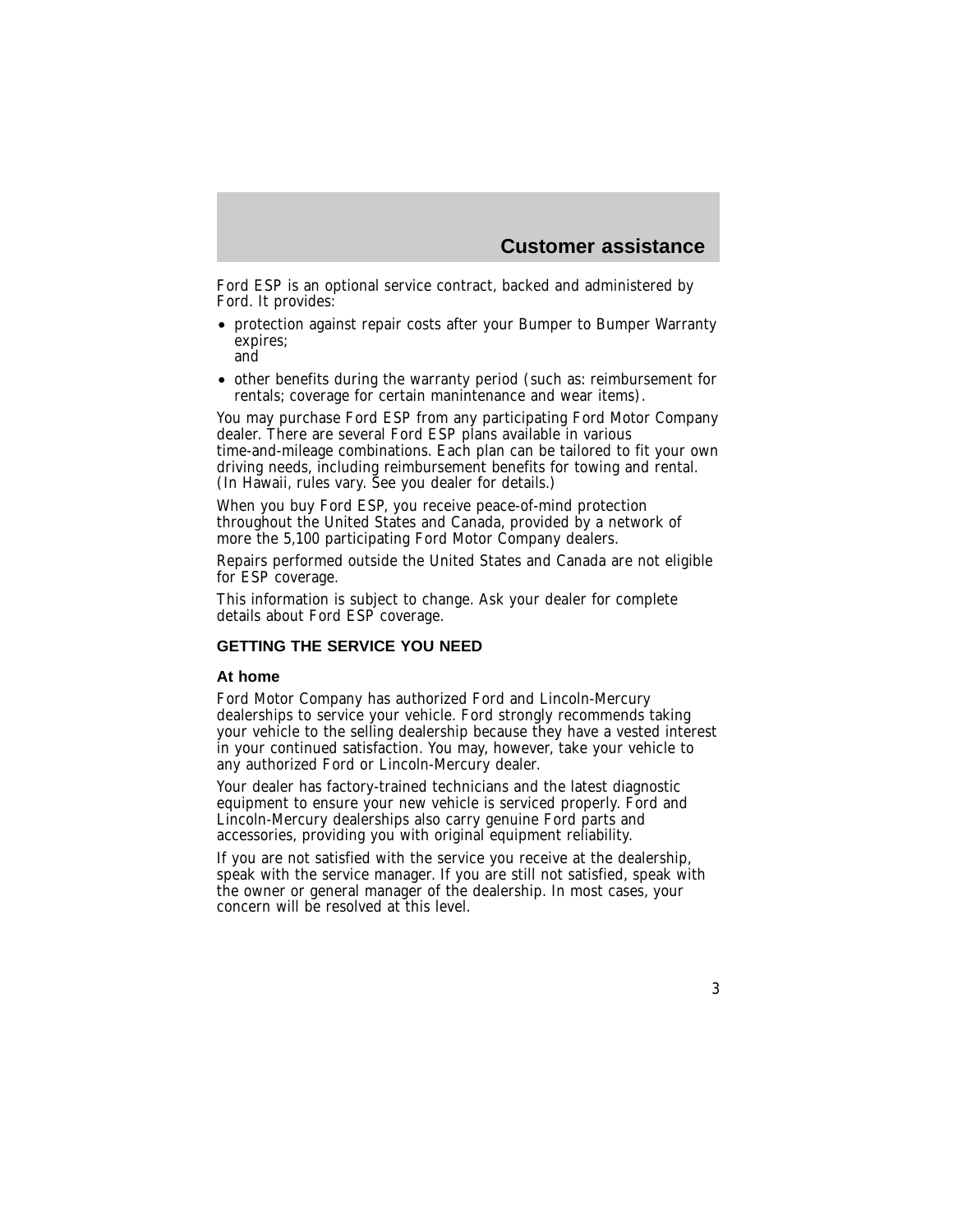## <span id="page-3-0"></span>**Contacting the Dispute Settlement Board**

### **Away from home**

If you are away from home when your vehicle needs service, or if you need more help than the dealership could provide, contact the Ford Customer Assistance Center to find an authorized dealership to help you:

> Ford Motor Company Customer Assistance Center 300 Renaissance Center P.O. Box 43360 Detroit, Michigan 48243 1-800-392-3673 (FORD)

(TDD for the hearing impaired: 1-800-232-5952)

Please have the following information available when contacting Ford Customer Assistance:

- your telephone number (home and business)
- the name of the dealer and the city where the dealership is located
- the year and make of your vehicle
- the date of vehicle purchase
- the current kilometers (mileage) of your vehicle
- the vehicle identification number (VIN) listed on your vehicle ownership license

If you still have a complaint involving a warranty dispute, you may wish to contact the Dispute Settlement Board.

A warranty dispute must be submitted to the Dispute Settlement Board before taking action under the Magnuson-Moss Warranty Act, or to the extent allowed by state law, before pursuing replacement or repurchase remedies provided by certain state laws. This dispute handling procedure is not required prior to enforcing state created rights or other rights which are independent of the Magnuson-Moss Warranty Act or state replacement or repurchase laws.

### **THE DISPUTE SETTLEMENT BOARD**

The Dispute Settlement Board is:

- an independent, third-party arbitration program for warranty disputes
- available free to owners and lessees of qualifying Ford Motor Company vehicles
- 4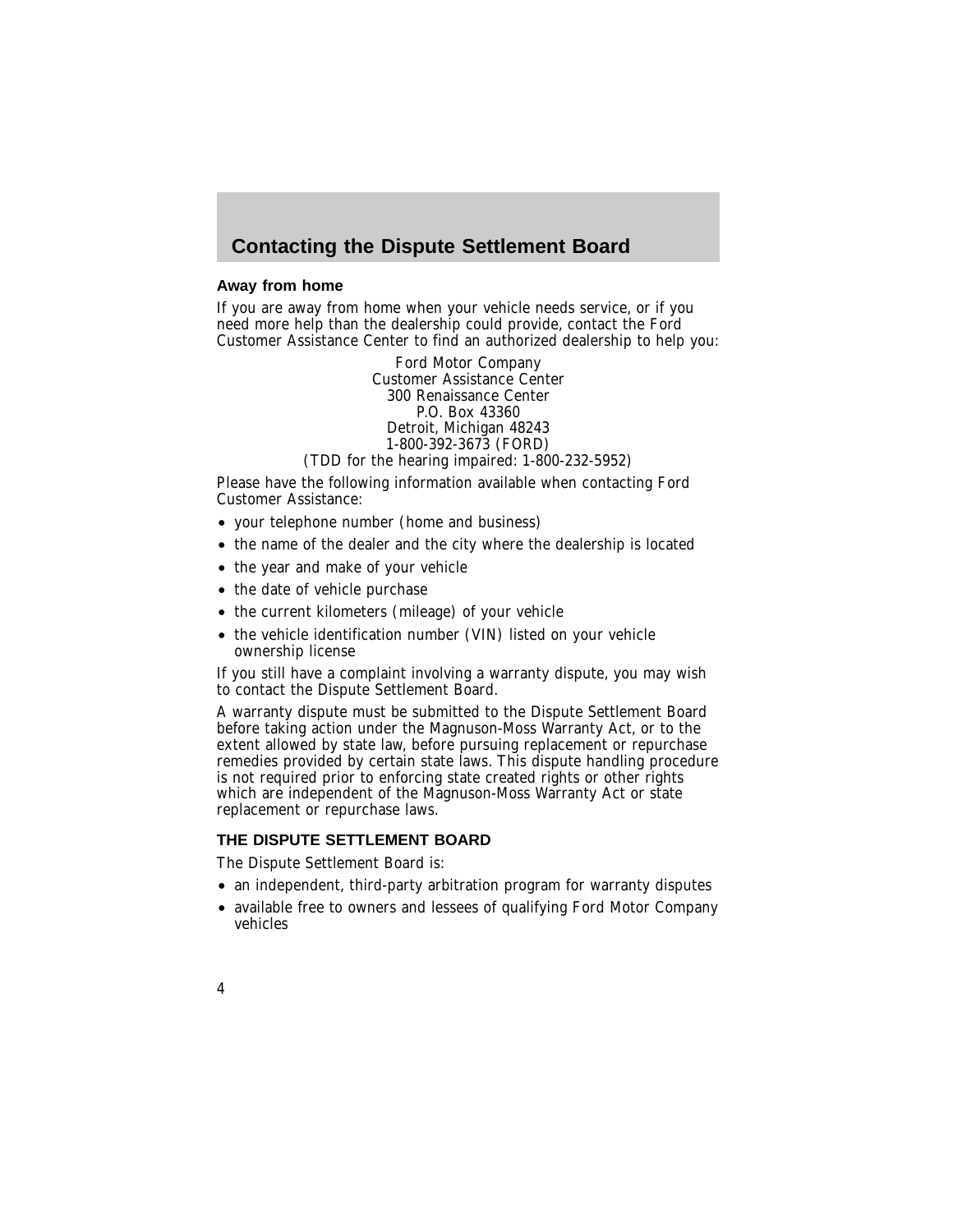# **Contacting the Dispute Settlement Board**

The Dispute Settlement Board may not be available in all states. Ford Motor Company reserves the right to change eligibility limitations, modify procedures and/or discontinue this service without notice and without incurring obligations.

#### **What kinds of cases does the Board review?**

The Board reviews all warranty performance complaints on Ford, Mercury and Lincoln cars and Ford and Mercury light trucks under the new vehicle limited warranty that have not been resolved by either a dealer or Ford Motor Company, except those involving:

- a non-Ford product
- a non-Ford dealership
- a vehicle sales transaction
- request for reimbursement of consequential expenses. Expenses incidental to the warranty complaint being reviewed are eligible for consideration
- items not covered by the new vehicle limited warranty
- items covered by a service contract
- alleged liability claims
- property damage where the damage is significant when compared to the economic loss alleged under the warranty dispute
- cases currently in litigation
- vehicles not used primarily for family, personal or household purposes (except in states where the Dispute Settlement Board is required to review commercial vehicles)

Complaints involving vehicles in which applicable new vehicle limited warranties have expired at receipt of your application are not eligible. Eligibility may differ according to state law. For example, see the unique brochure for California and Wisconsin purchasers/lessees.

### **How does the Board work?**

The Board consists of:

- three consumer representatives
- a Ford or Lincoln/Mercury dealer

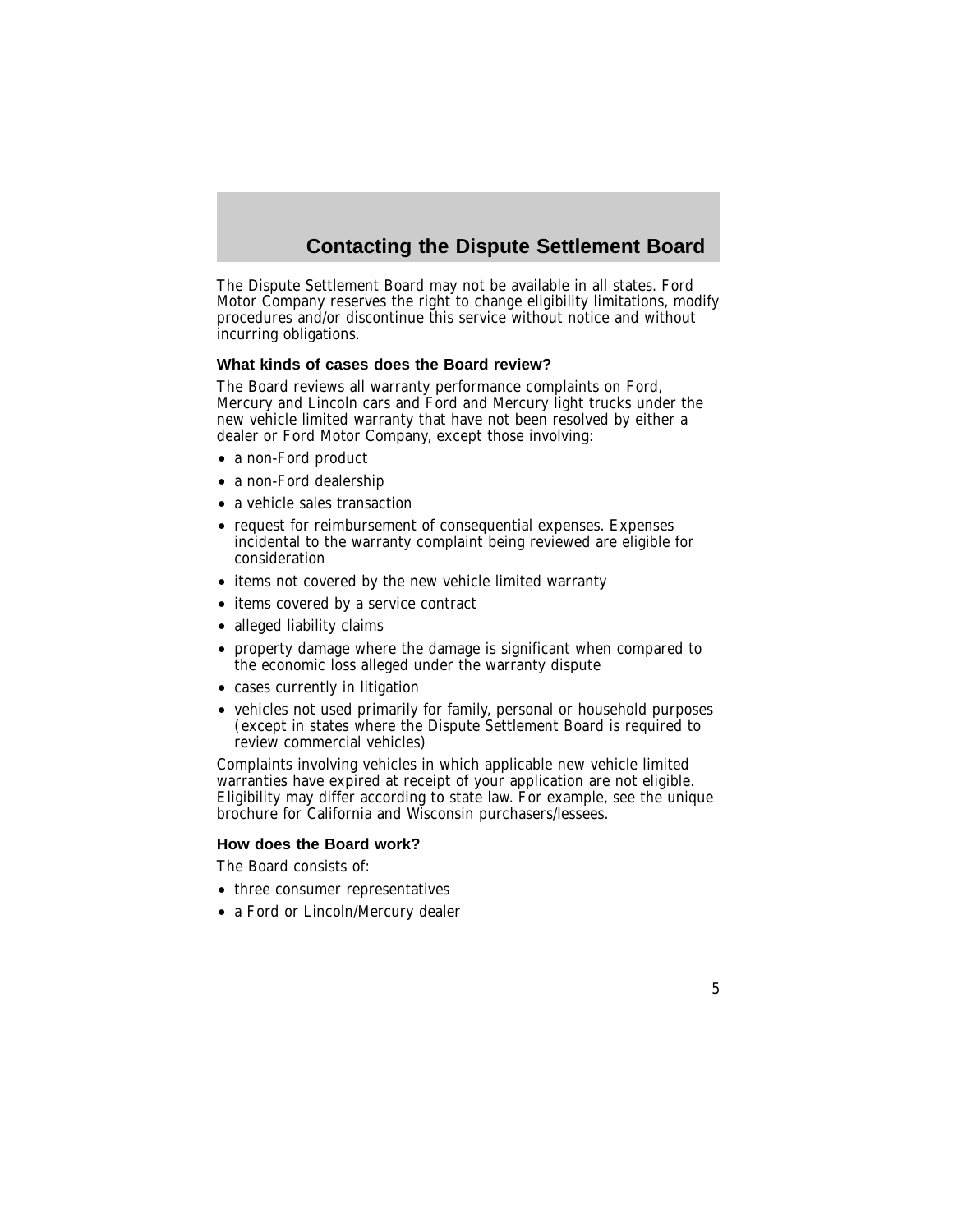## **Contacting the Dispute Settlement Board**

Consumer candidates for Board membership are recruited and trained by an independent consulting firm. Dealers are chosen because of their business leadership qualities.

### **What the Board needs**

To have your case reviewed you must complete the application in the DSB brochure and mail it to the address provided on the application form.

Your application is reviewed and, if it is determined to be eligible, you will receive an acknowledgment indicating:

- the file number assigned to your application
- the toll-free phone number of the DSB's independent administrator

Your dealership and a Ford Motor Company representative are asked to submit statements at this time.

To review your case properly, the Board needs the following information:

- legible copies of all documents and maintenance or repair orders relevant to the case
- the year, make, model, and Vehicle Identification Number (VIN) listed on your vehicle ownership license
- the date of repair(s) and kilometers (mileage) at the time of occurrence(s)
- the current kilometers (mileage)
- the name of the dealer who sold or serviced the vehicle
- a brief description of your unresolved concern
- a brief summary of the action taken with the dealer and Ford Motor Company
- the names (if known) of all the people you contacted at the dealership
- a description of the action you expect to resolve your concern

Should your case NOT qualify for review, a letter of explanation will be mailed to you.

### **Oral presentations**

If the involved vehicle is within 36 months and 36,000 miles of the warranty start date, you have the right to make an oral presentation before the Board. Indicate your choice to do so on the application. Oral presentations may also be requested by the Board.

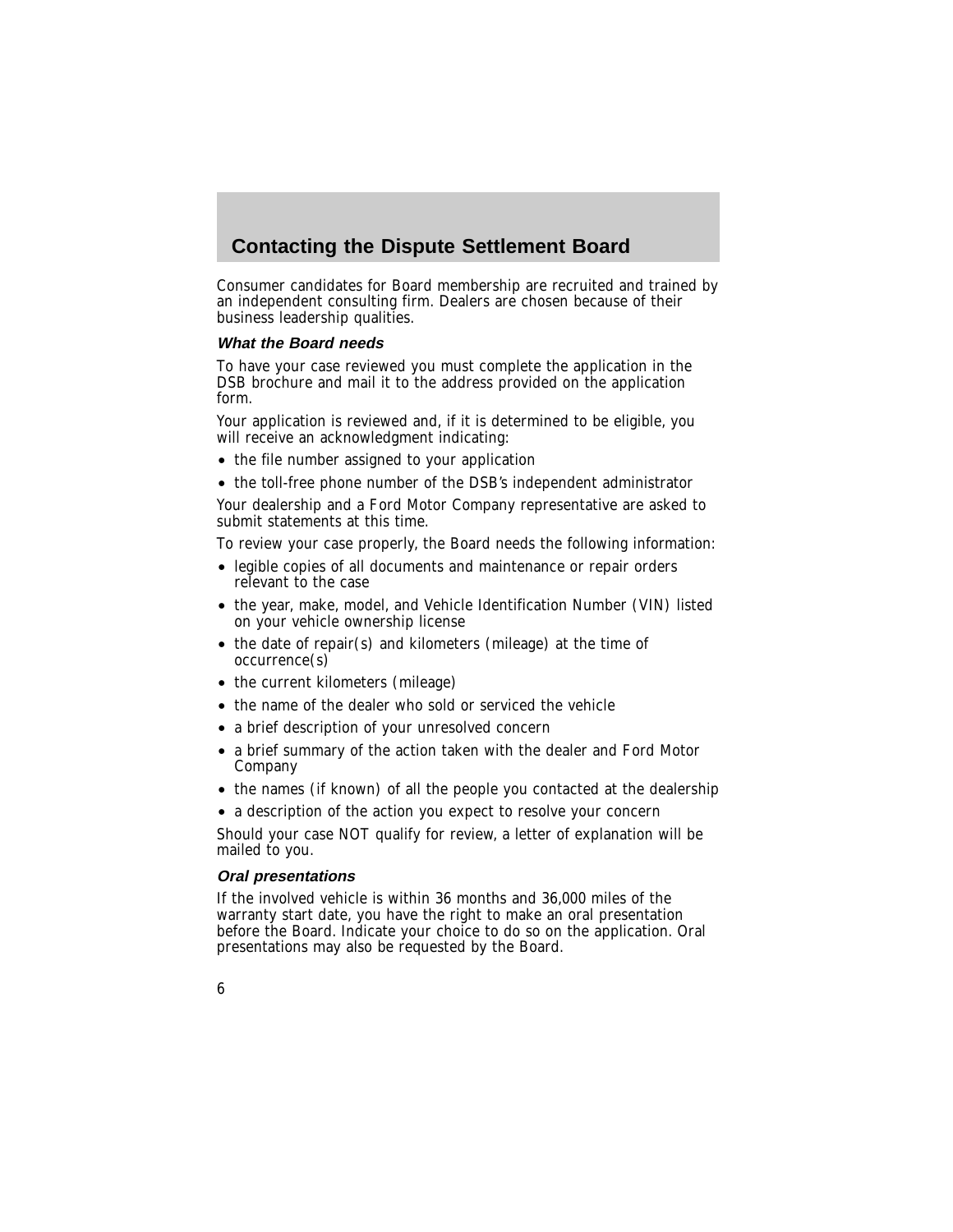### <span id="page-6-0"></span>**Making <sup>a</sup> decision**

Board members will review all available information related to the complaint, including oral presentations, if necessary. They then arrive at a fair and impartial decision, decided by a simple majority vote.

Because the Board usually meets only once a month, some cases may take longer than 30 days to be reviewed. The Board makes every effort to resolve each case within 40 days of receiving the consumer application form.

After a case is reviewed, the Board mails you its decision letter. The Board also provides a form on which to accept or reject the Board's decision. The decisions of the Board are binding on the dealer and Ford, but not on consumers who may elect to pursue other remedies available to them under state and federal law. Decisions of the Board may be presented as evidence by any party in subsequent legal proceedings that may be initiated, where allowed by law.

### **To Request a DSB Brochure/Application**

For a brochure/application, speak to your dealer or write to the Board at the following address:

Dispute Settlement Board PO Box 5120 Southfield, MI 48086-5120

### **GETTING ASSISTANCE OUTSIDE OF THE U.S.**

Before exporting your vehicle to a foreign country, contact the appropriate foreign embassy or consulate. These officials can inform you of local vehicle registration regulations and where to find unleaded fuel.

If you cannot find unleaded fuel or can only get fuel with an anti-knock index lower than is recommended for your vehicle, contact a district or owner relations office before you leave the U.S.

The use of leaded fuel in your vehicle without proper conversion may damage the effectiveness of your emission control system and may cause engine knocking or serious engine damage. Ford Motor Company is not responsible for any damage caused by using improper fuel.

Using leaded fuel may also result in difficulty importing your vehicle back into the U.S.

If your vehicle must be serviced while you are traveling or living in Central or South America, the Caribbean, or the Middle East, contact the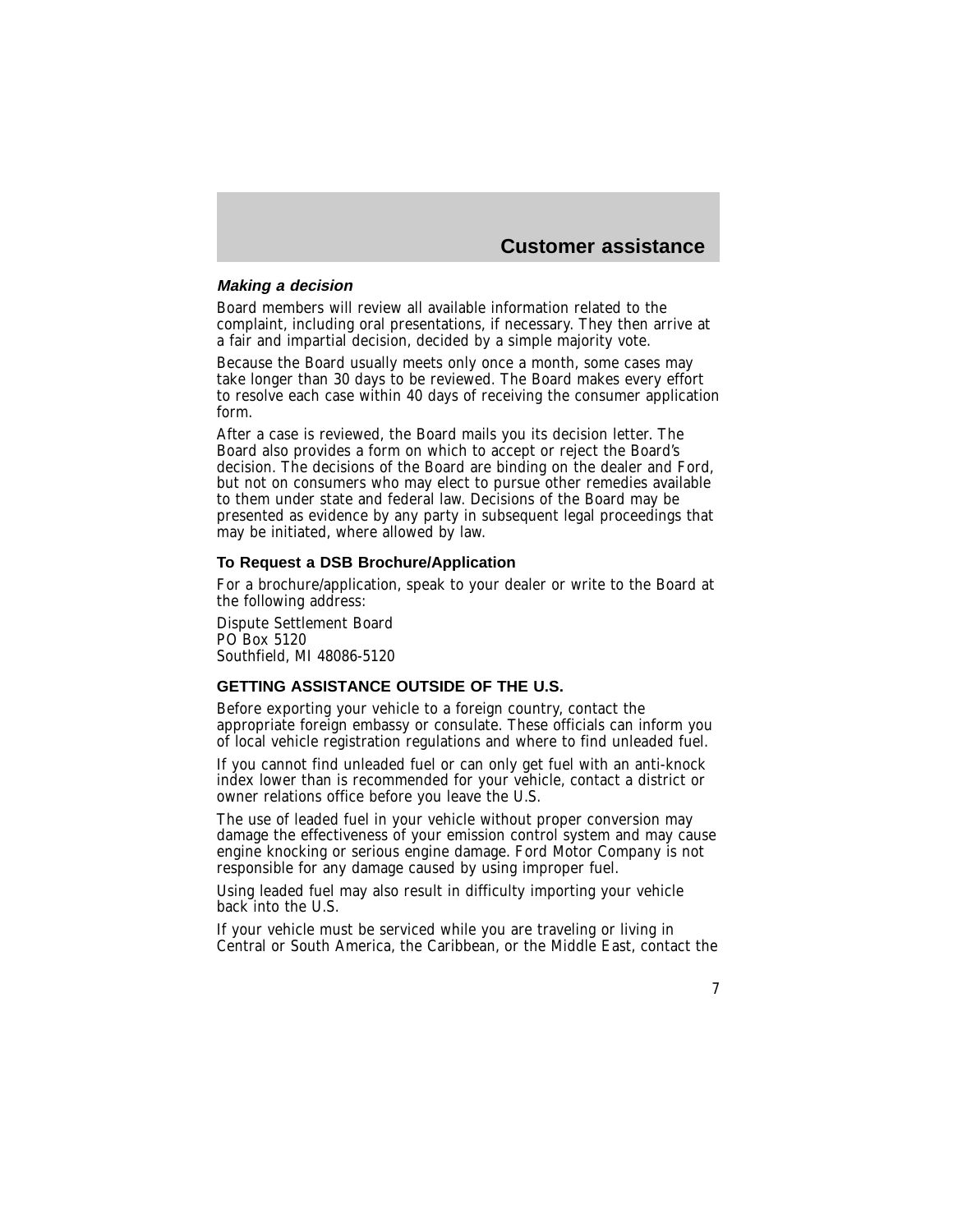nearest Ford dealership. If the dealership cannot help you, write or call :

FORD MOTOR COMPANY WORLDWIDE EXPORT OPERATIONS 1555 Fairlane Drive Fairlane Business Park #3 Allen Park, Michigan 48101 U.S.A. Telephone: (313)594-4857  $FAX: (313) 390-0804$ 

If you are in another foreign country, contact the nearest Ford dealership. If the dealership employees cannot help you, they can direct you to the nearest Ford affiliate office.

If you buy your vehicle in North America and then relocate outside of the U.S. or Canada, register your vehicle identification number (VIN) and new address with Ford Motor Company Export Operations.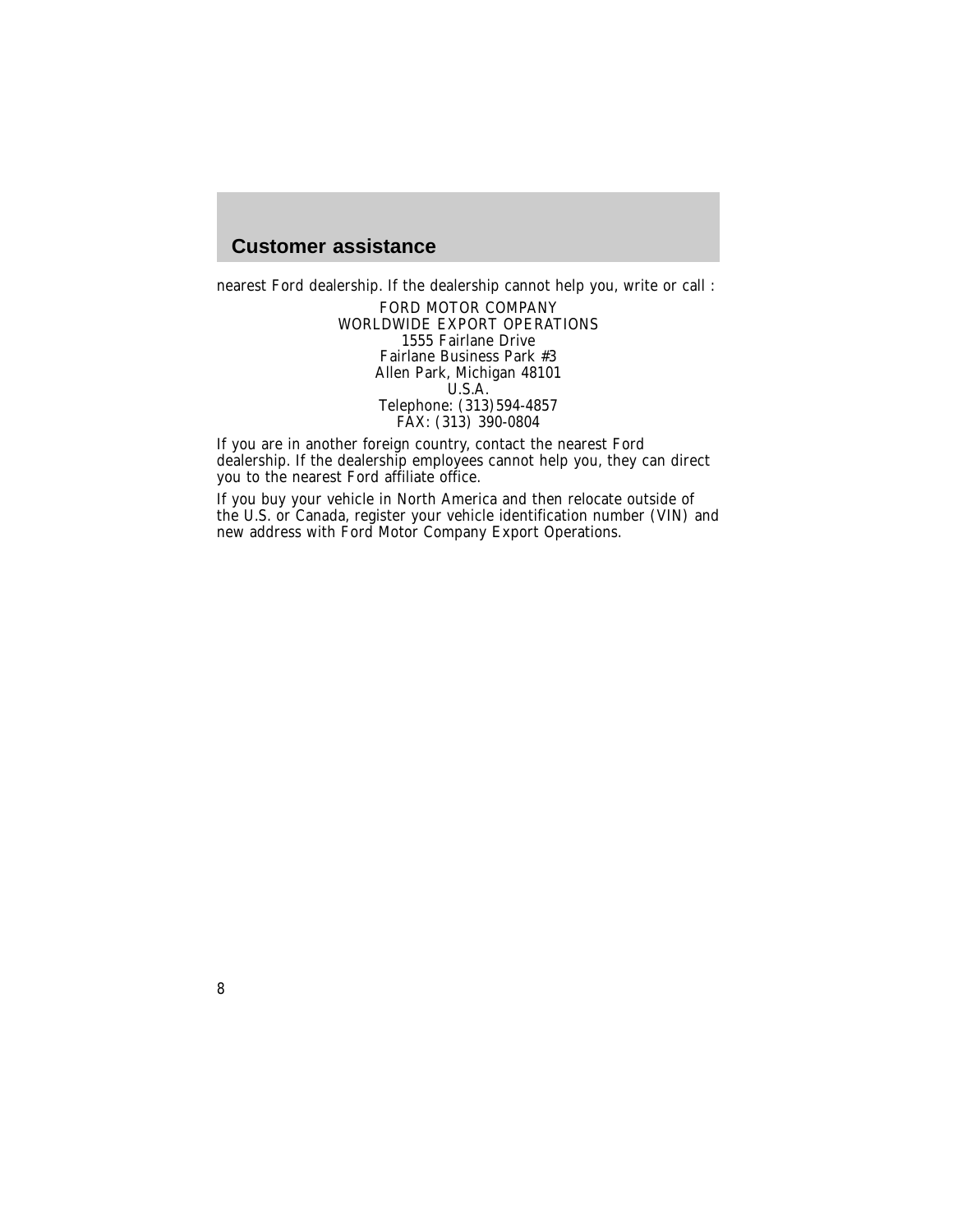### <span id="page-8-0"></span>**FOR INFORMATION ON ORDERING SERVICE PUBLICATIONS, CONTACT:**

#### **U.S. RESIDENTS CALL**

HELM, INCORPORATED

### **1-800-782-4356**

Monday - Friday 8:00 A.M. - 6:30 P.M. EST For Credit Card Holder Orders Only

### **CANADIAN RESIDENTS CALL**

Ford Motor Company of Canada, Ltd. **1-800-387-4966**

Monday - Friday 8:00 A.M. - 6:30 P.M. EST For Credit Card Holder Orders Only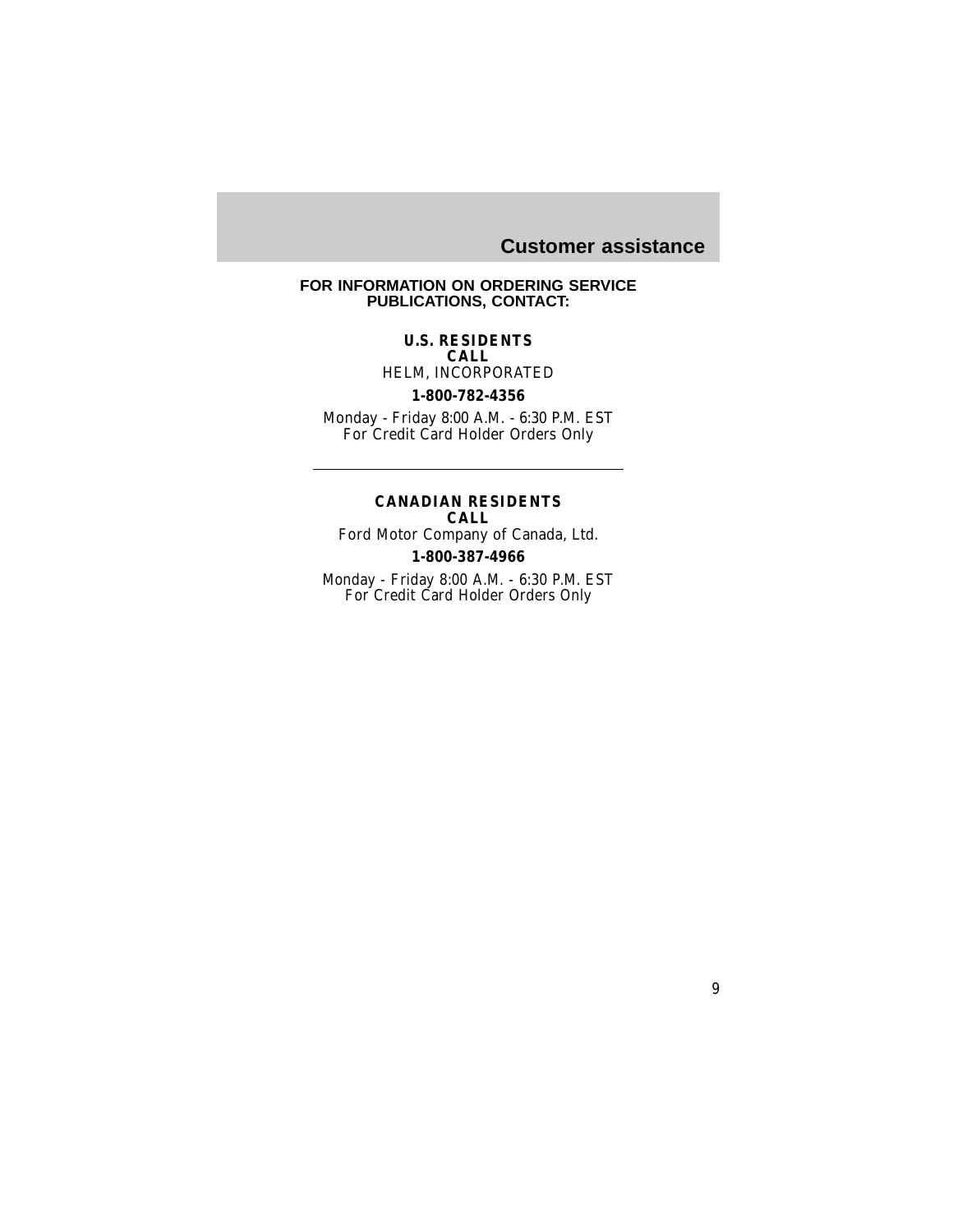### <span id="page-9-0"></span>**Accessories**

### **FORD ACCESSORIES FOR YOUR VEHICLE**

Ford has many quality products available from your dealer to clean your vehicle and protect its finishes. For best results, use the following or products of equivalent quality:

Ford Custom Clearcoat Polish

Ford Custom Silicone Gloss Polish

Ford Custom Vinyl Protectant

Ford Deluxe Leather and Vinyl Cleaner

Ford Extra Strength Tar and Road Oil Remover

Ford Extra Strength Upholstery Cleaner

Ford Metal Surface Cleaner

Ford Multi-Purpose Cleaner

Ford Premium Car Wash Concentrate

Ford Triple Clean

Ford Ultra-Clear Spray Glass Cleaner

A wide selection of accessories is available through your local authorized Ford or Lincoln-Mercury dealer. These quality accessories have been specifically engineered to fulfill your automotive needs; they are custom designed to complement the style and aerodynamic appearance of your vehicle. In addition, each accessory is made from high quality materials and meets or exceeds Ford's rigid engineering and safety specifications. See your dealer for complete warranty information and availability.

#### **Not all accessories are available for all models.**

### **Safety**

Anti-theft wheel lug-nuts

Remote keyless entry

Styled wheel protector locks

Vehicle security system

### **Comfort and convenience**

Air conditioner Cargo liner (soft) Cargo net Cargo shade Door edge guards Engine block heater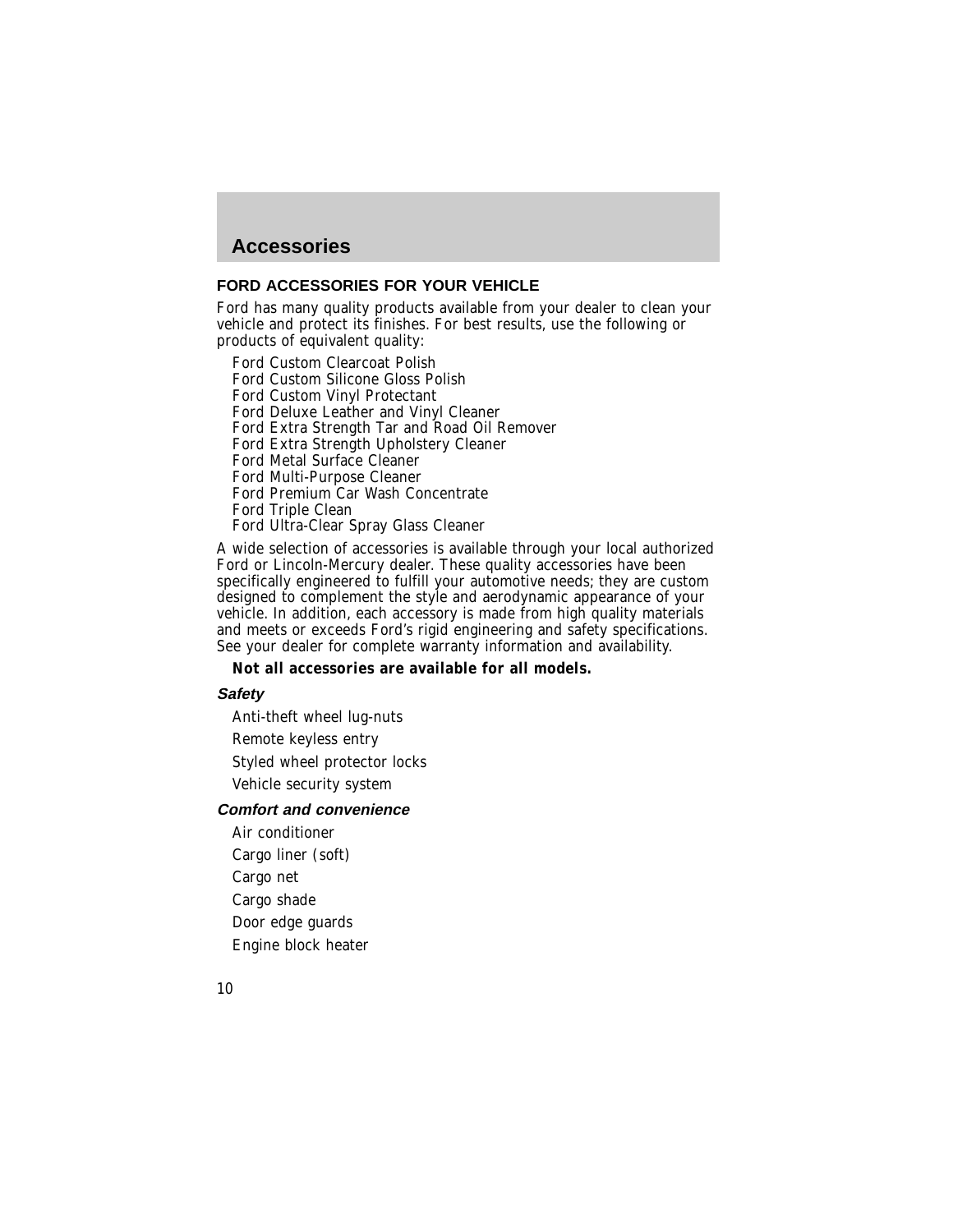### **Accessories**

### **Travel equipment**

Console Console armrest Four seasons base rack Four seasons rack adapters

• Bike adapter

• Ski adapter (three pair) Heavy-duty battery Multi-sport removeable rack Multi-sport rack adapters

- Bike adapter
- Ski/snowboard adapter (4 pair)
- Ski/snowboard adapter (6 pair)

• Watersport adapter Speed control Soft luggage cover Trunk mount luggage rack

### **Protection and appearance equipment**

Carpet floor mats Chemicals and paints Cleaners, waxes, and polishes Flat splash guards Full front end covers Lubricants and oils Mini-mask Molded splash guards Molded vinyl floor mats Rear decklid spoiler Side window air deflectors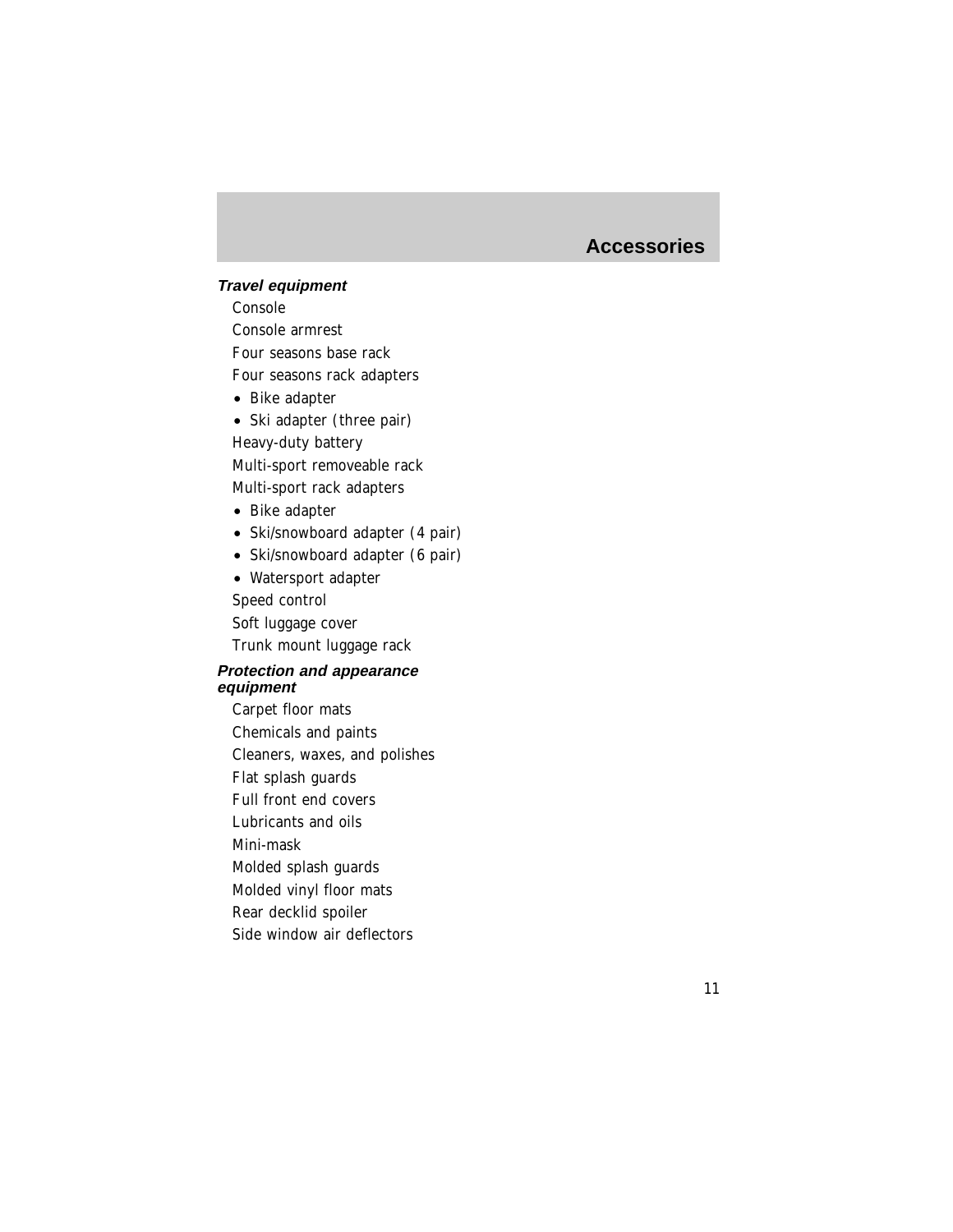### **Accessories**

Step/sill plates

Super seal rustproofing (unavailable in Canada)

Super seal undercoating (unavailable in Canada)

Super seal fabric protector (unavailable in Canada)

Touch-up paint

For maximum vehicle performance, keep the following information in mind when adding accessories or equipment to your vehicle:

- When adding accessories, equipment, passengers, and luggage to your vehicle, do not exceed the total weight capacity of the vehicle or of the front or rear axle (GVWR or GAWR as indicated on the Safety compliance certification label). Consult your dealer for specific weight information.
- The Federal Communications Commission (FCC) regulates the use of mobile communications systems — such as two-way radios, telephones, and theft alarms  $-$  that are equipped with radio transmitters. Any such equipment installed in your vehicle should comply with FCC or CRTC regulations and should be installed only by a qualified service technician.
- Mobile communications systems may harm the operation of your vehicle, particularly if they are not properly designed for automotive use or are not properly installed. When operated, such systems may cause the engine to stumble or stall. In addition, such systems may be damaged or their performance may be affected by operating your vehicle. (Citizens band [CB] transceivers, garage door openers, and other transmitters with outputs of five watts or less will not ordinarily affect your vehicle's operation.)
- Ford cannot assume responsibility for any adverse effects or damage that may result from the use of such equipment.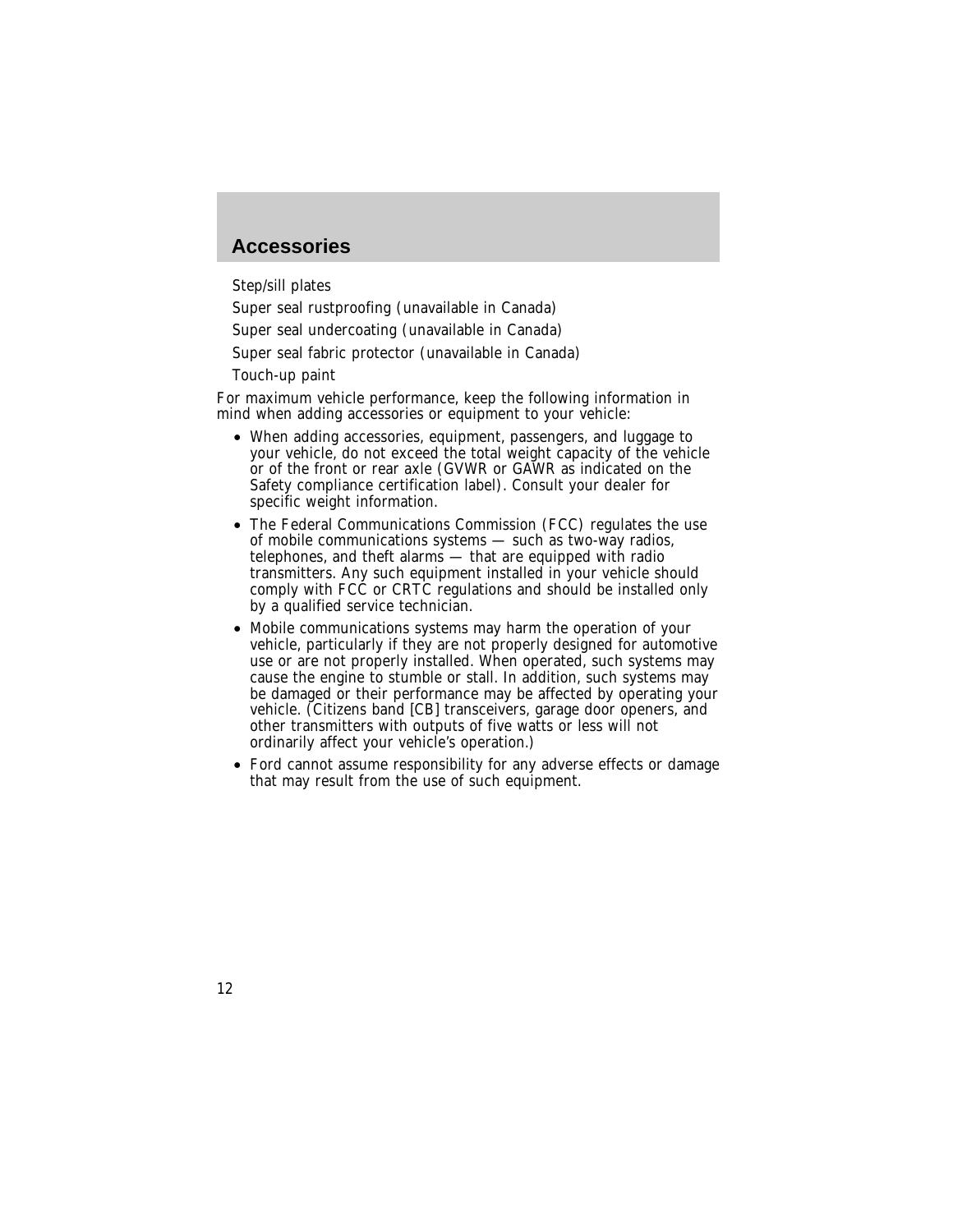# **Ordering additional publications**

### <span id="page-12-0"></span>**ORDERING ADDITIONAL OWNER'S LITERATURE**

To order the publications in this portfolio:

Make checks payable to: HELM, INCORPORATED P.O. Box 07150 Detroit, Michigan 48207 **or order toll free: 1-800-782-4356** Monday-Friday 8:00 a.m. - 6:00 p.m. EST, for credit card holder orders only